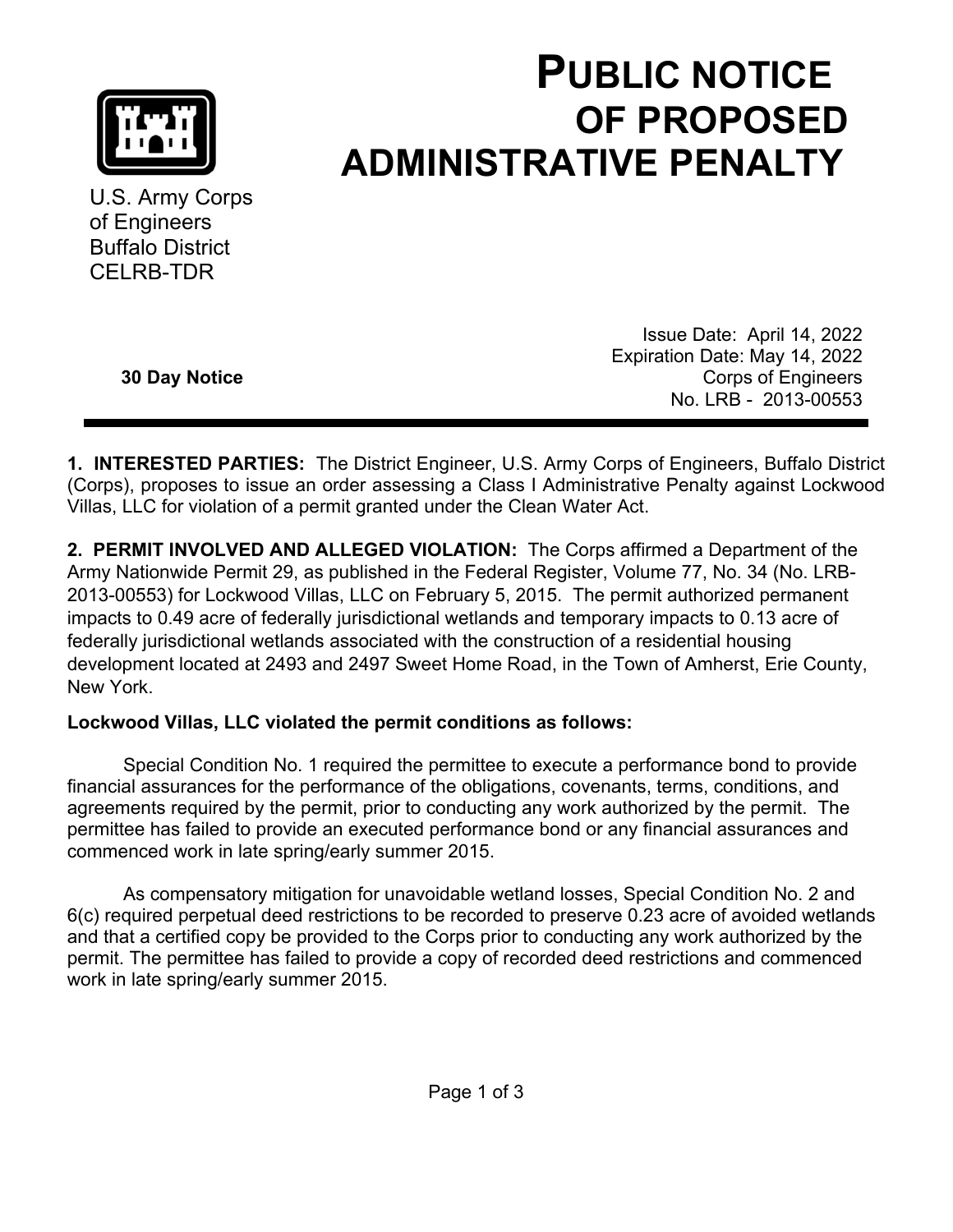Special Condition No. 5 required the permittee to notify the Regulatory Branch in writing one week prior to conducting activities authorized by the permit. The Corps office did not receive any correspondence prior to commencement of authorized work activities.

 Special Condition No. 6(b) of the permit required reestablishment of a minimum 0.13 acres of scrub-shrub wetland, which was to be temporarily impacted during construction. A Corps representative and permittee's consultant conducted a compliance inspection on June 13, 2017, and the Corps determined the 0.13 acre reestablishment area was not meeting the wetland performance standards. Monitoring reports submitted by the permittee's consultant for monitoring years 2017, 2018, and 2019 also confirmed the reestablished wetland area was not meeting the performance standards. The Corps approved a corrective action plan on July 2, 2019 for implementation during 2019, however the 2019 monitoring report indicated the permittee did not initiate the corrective action plan.

 Special Condition No. 6(c) required preservation of 0.23 acre of avoided wetlands (including the 0.13 acre to be temporarily impacted and reestablished), and a vegetative performance standard for the reestablished wetland that must be met throughout and by the end of the five-year monitoring period. More specifically, the restored wetland must be vegetated with a minimum of 80 percent (%) aerial cover of hydrophytic vegetation (Wetland Indicator Status of Facultative and Facultative Wetland, with no more than 50% cover of one species).

 Special Condition No. 12 required submittal of annual monitoring reports on the reestablished wetland for the first five years after construction by December 31 of the year due. The Corps did not receive monitoring reports for either the fourth year (2020) or fifth year (2021).

 General Condition No. 30 of the Nationwide Permit requires submission of a signed compliance completion form documenting completion of the authorized work and any required compensatory mitigation. The Corps did not receive the required form.

**3. AUTHORITY FOR PROCEEDING:** This administrative penalty proceeding is initiated under the authority of 33 U.S.C. § 1319(g) and 33 C.F.R. Part 326.6. The procedure for assessing civil penalties in cases such as this is set out in the statute and the regulation. Following the discovery and investigation of a violation of a permit, notice is given to the permittee, the appropriate state agency, and the public. The permittee, the state, or any member of the public may file comments within 30 days. If requested by the permittee, a hearing will be held before a Presiding Officer who will submit a report and recommend a decision to the District Engineer. The District Engineer will issue a Final Order on the case to the permittee. Public participation in the hearing is permitted if a hearing is held.

**4. PENALTY PROPOSED:** The amount of the penalty proposed in this case is \$33,897. However, this proposal is subject to revision in the interests of justice after all evidence and comments have been received and reviewed. The amount of the penalty that the District Engineer is authorized to assess as a Class I Administrative Penalty is \$22,585 per violation, and not more than \$56,461 total. In a case involving multiple violators, each violator is subject to a separate, not joint, penalty.

**5. REQUEST FOR HEARING:** The permittee has 30 days following receipt of this formal Notice of Proposed Administrative Penalty to request a hearing. Written request by the permittee for a hearing should be directed to the District Engineer within this designated comment period and must state the